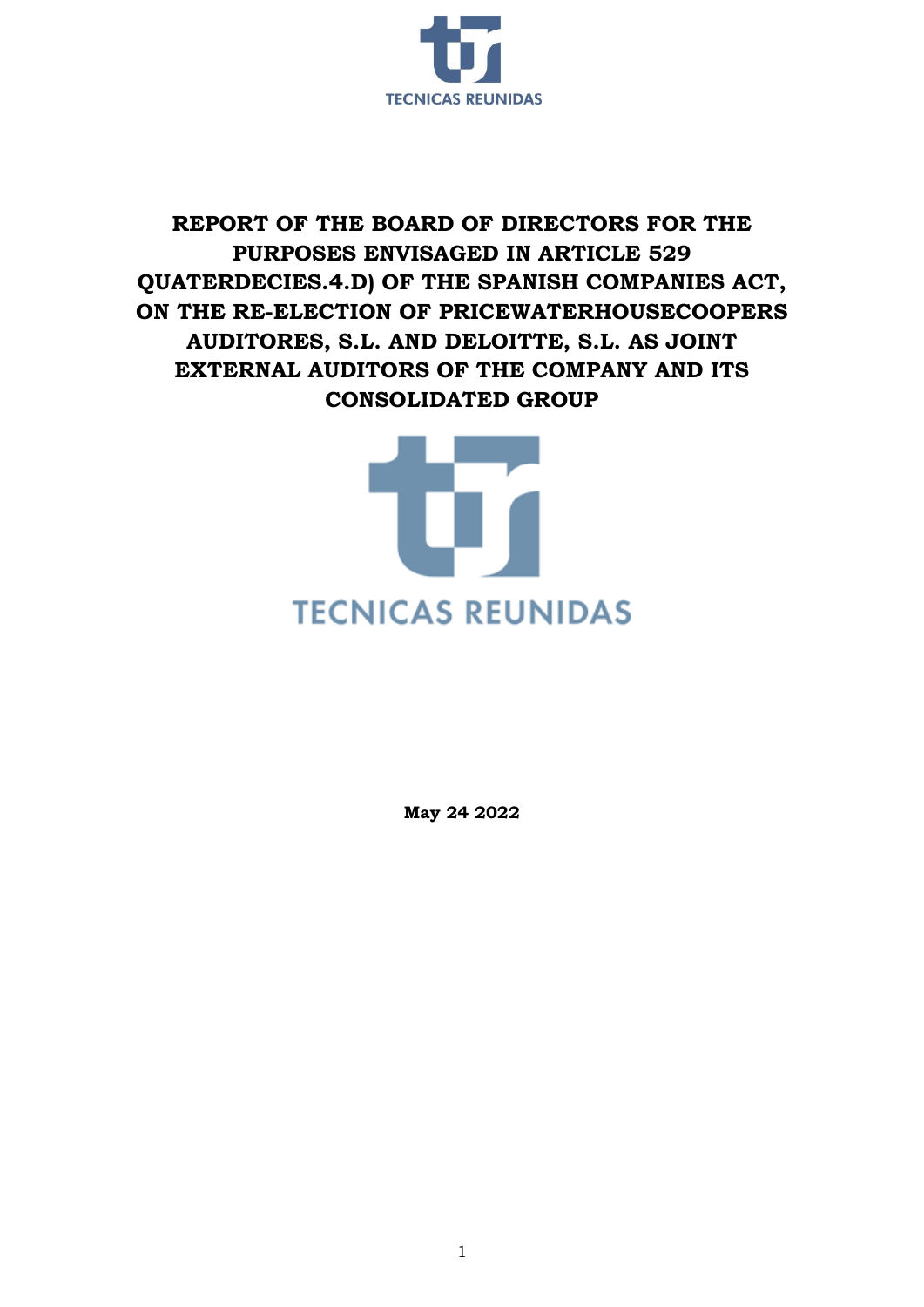

## **REPORT OF THE BOARD OF DIRECTORS ON THE RE-ELECTION OF PRICEWATERHOUSECOOPERS AUDITORES, S.L. AND DELOITTE, S.L. AS JOINT EXTERNAL AUDITORS OF THE COMPANY AND ITS CONSOLIDATED GROUP**

## **1.** Purpose of the proposal

This proposal is formulated in compliance with the provisions of the Revised Text of the Spanish Companies Act, approved by Royal Legislative Decree 1/2010, of 2 July (the "LSC") to explain and justify the proposal submitted to the approval of the Annual General Meeting of Técnicas Reunidas, S.A. ("Técnicas Reunidas" or the "Company"), for re-election of PricewaterhouseCoopers Auditores, S.L. ("PwC") and Deloitte, S.L. ("Deloitte") as external auditors of the Company and its consolidated group for the 2022 fiscal year. According to this proposal, PwC and Deloitte should act jointly.

**2.** Applicable legislation

Section 529 quaterdecies.4.d) of the Spanish Companies Act establishes that it will be the responsibility of the Audit and Control Commission to submit proposals to the Board of Directors on the selection, appointment, re-election and replacement of the external auditor, as well as the selection process, in accordance with the provisions of arts. 16.2, 16.3 and 16.5, and 17.5 of Regulation (EU) No 537/2014 of the European Parliament and of the Council, of 16 April, as well as their contracting conditions, and to regularly request information from it on the audit plan and its implementation, in addition to preserving independence in the performance of their duties.

**3.** Proposal of the Audit and Control Commission

Prior to the preparation of the 2021 financial statements of the Company, the Audit and Control Commission received from Deloitte and PwC, in accordance with the provisions to this regard in Article 529 quaterdecies.4.e) of the Spanish Companies Act, the declaration of their independence from the Company and its directly or indirectly related entities, as well as detailed and itemised information on any type of additional services provided to these entities and the corresponding fees received from them by Deloitte, PwC or by persons or entities related to them, in accordance with the provisions of regulatory legislation on auditing. Likewise, the declaration from PwC and Deloitte expressly mentions that during the 2021 fiscal year they were not involved in any of the causes for incompatibility envisaged in applicable legislation.

Subsequently to the reception of that declaration of independence, on February 2022 the Audit and Control Commission issued a report indicating that, in its opinion, the independence of PwC and Deloitte had not been compromised during the period under analysis, corresponding to the 2021 fiscal year.

On the occasion of the issue of the report on the independence of Deloitte and PwC from the Audit and Control Commission, this Commission has had the occasion to analyse the quality of the services provided by Deloitte and PwC, within the scope of the audit as well as in other verification tasks and services, as well as the adequacy of the fees paid by the Técnicas Reunidas Group to Deloitte and PwC for these services.